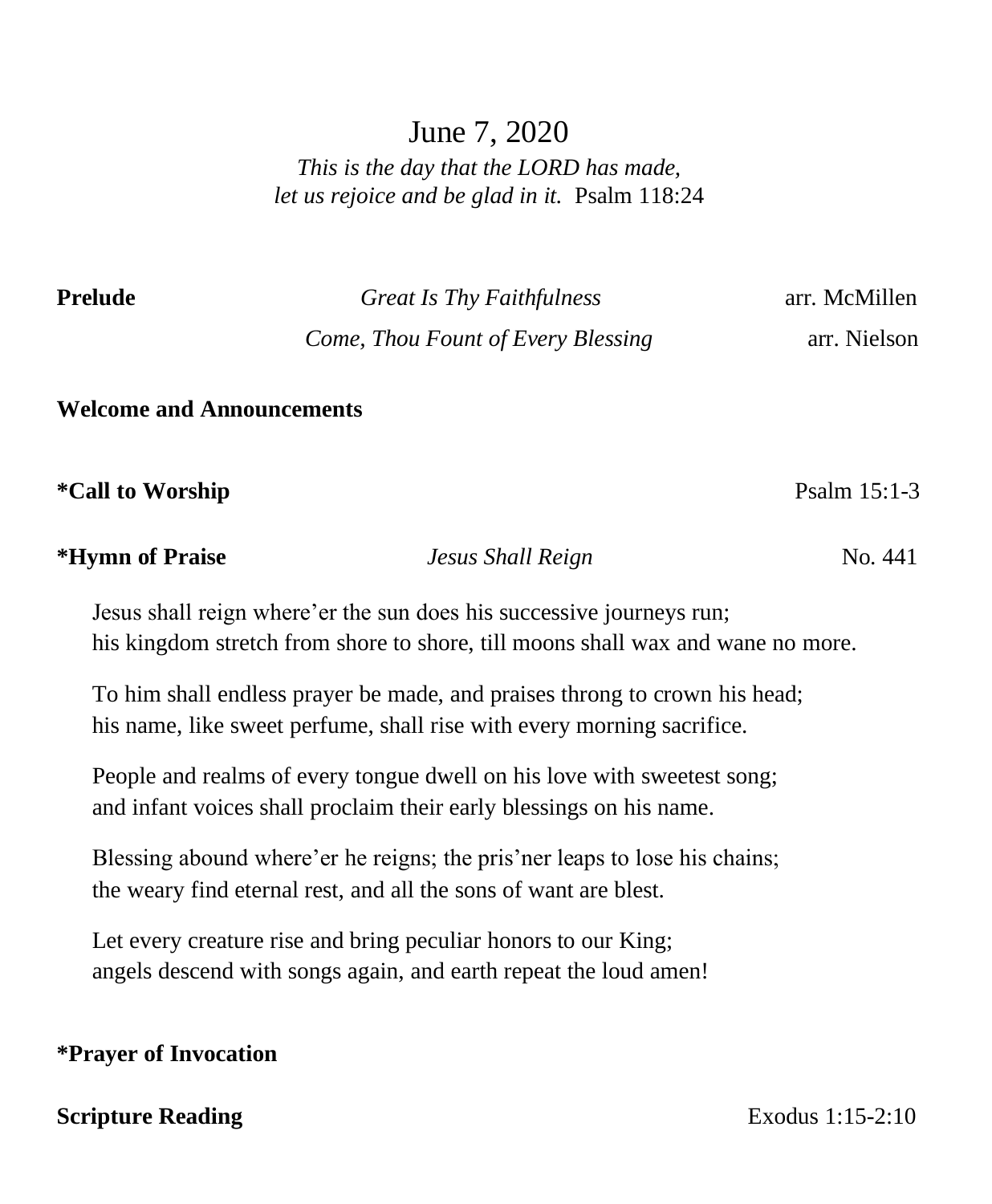#### **Prayer of Confession**

Heavenly Father, we are helpless sinners who justly deserve your condemnation. Even on our best days, our lives are plagued by sin, our prayers are self-centered and weak, our remorse is ripe with impurity, and our confessions of wrongdoing are so many aggravations of sin. Father, we need to repent of our repentance, and our tears of remorse need washed from our sin. We never do anything but depart from you, and when we finally get to heaven, it will be because You willed it, and for no other reason than that. Be merciful to us, we pray, and wash us clean of our sin by the sacrifice that Jesus made for us on Calvary. For it's in Jesus' name that we pray, Amen.

## **Assurance of Pardoning Grace** Psalm 15:4-5

<sup>4</sup> who despises a vile man but honors those who fear the LORD, who keeps his oath even when it hurts,  $5$  who lends his money without usury and does not accept a bribe against the innocent. He who does these things will never be shaken.

## **\*Hymn of Thanksgiving** *All Hail the Power of Jesus' Name!* No. 297

All hail the pow'r of Jesus' name! Let angels prostrate fall, let angels prostrate fall; bring forth the royal diadem, and crown him, crown him, crown him,

crown him, and crown him Lord of all!

Crown him, ye martyrs of your God, who from his altar call, who from his altar call; extol the Stem of Jesse's rod, and crown him, crown him, crown him, crown him, and crown him Lord of all!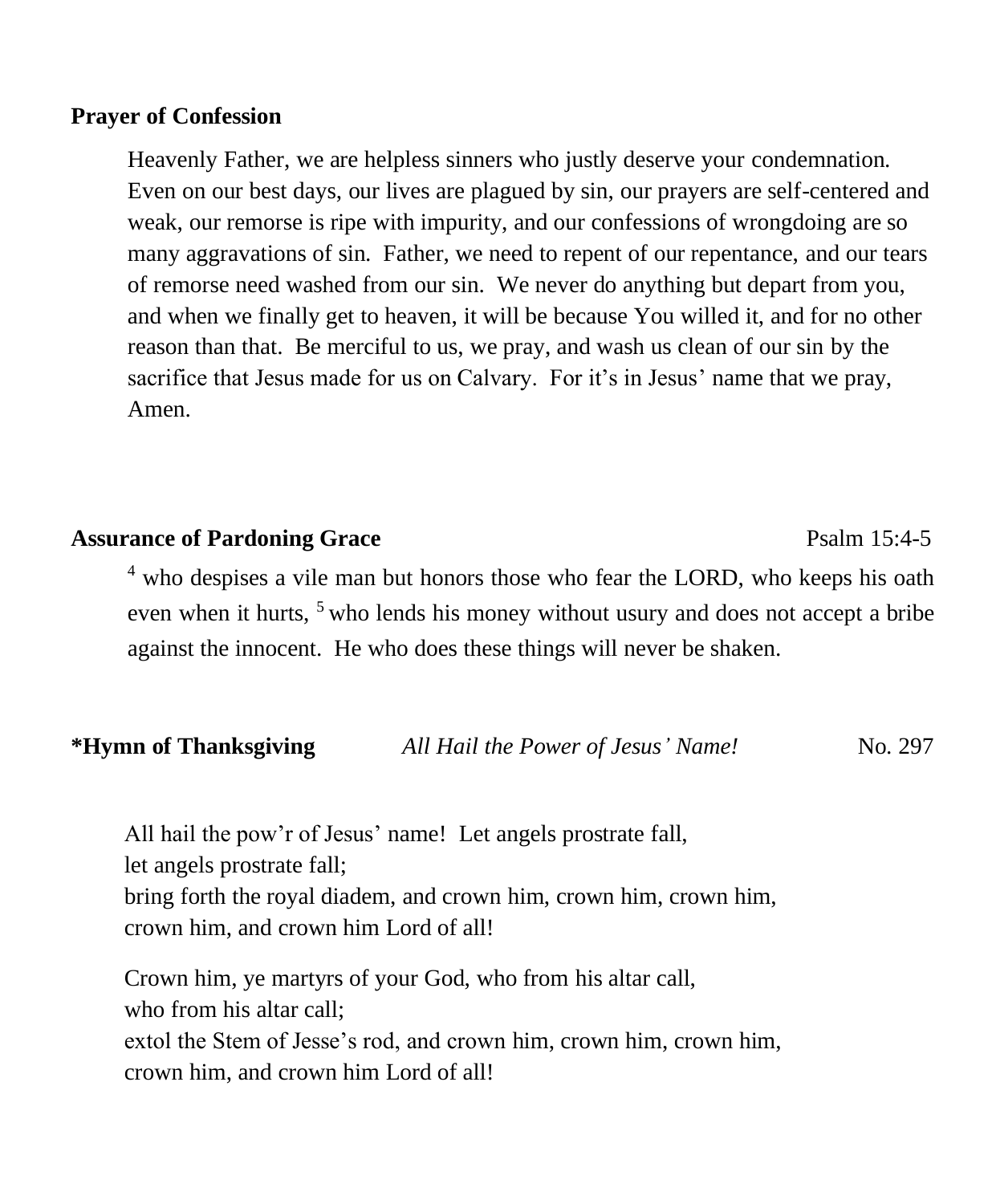Ye seed of Israel's chosen race, ye ransomed of the fall, ye ransomed of the fall, hail him who saves you by his grace, and crown him, crown him, crown him, crown him, and crown him Lord of all!

Sinners, whose love can ne'er forget the wormwood and the gall, the wormwood and the gall,

go spread your trophies at his feet, and crown him, crown him, crown him, crown him, and crown him Lord of all!

Let ev'ry kindred, ev'ry tribe on this terrestrial ball, on this terrestrial ball, to him all majesty ascribe, and crown him, crown him, crown him, crown him, and crown him Lord of all!

O that with yonder sacred throng we at his feet may fall, we at his feet may fall! We'll join the everlasting song, and crown him, crown him, crown him, crown him, and crown him Lord of all!

## **Westminster Shorter Catechism 43-44**

- Q. 43 What is the preface to the Ten Commandments?
- **A. The preface to the Ten Commandments is in these words,** *I am the LORD, thy God, which have brought thee out of the land of Egypt, out of the house of bondage.*
- Q. 44 What doth the preface to the Ten Commandments teach us?
- **A. The preface to the Ten Commandments teacheth us, that because God is the Lord, and our God, and Redeemer, therefore we are bound to keep all his commandments.**

**Prayer of Intercession**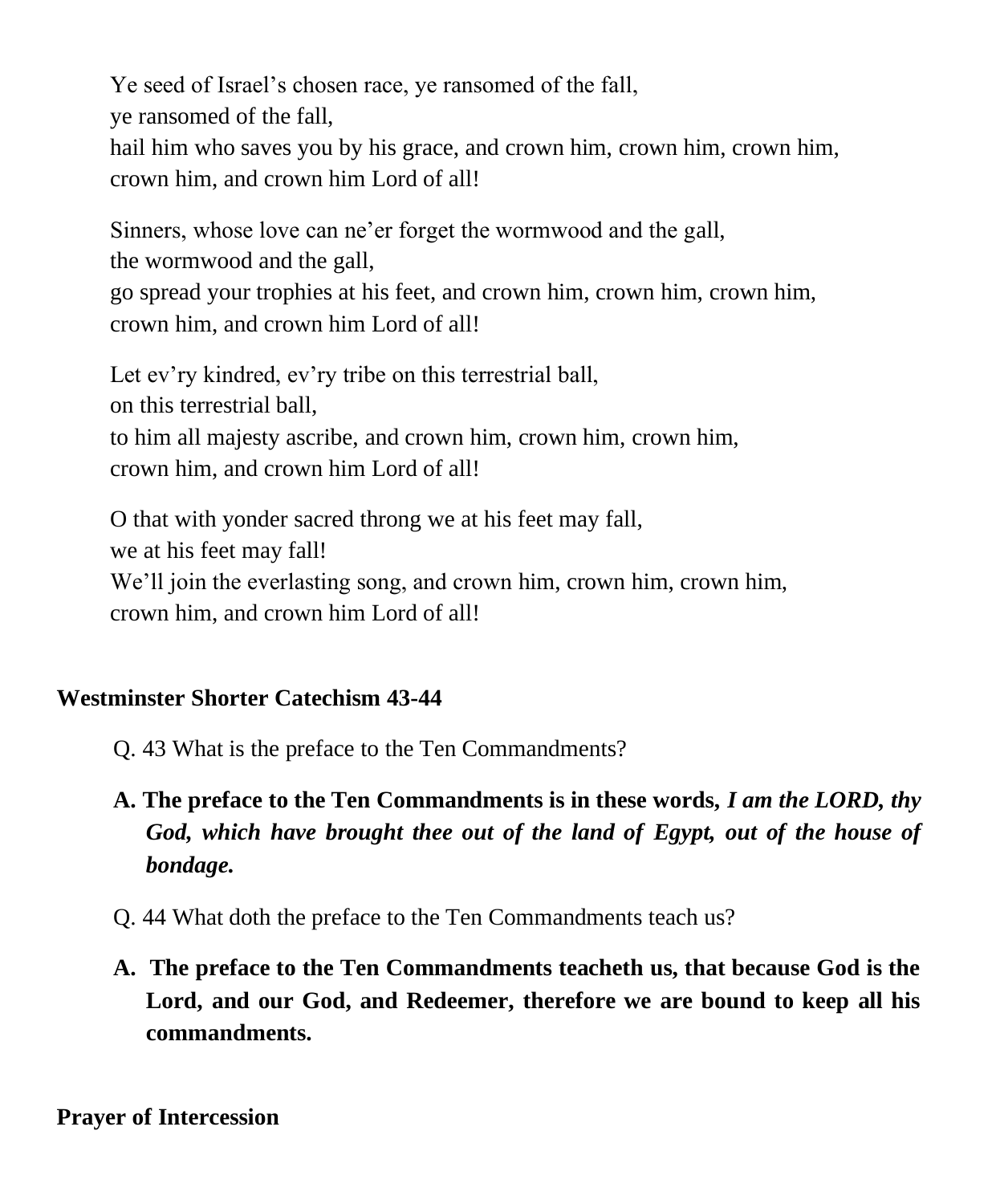**\*Hymn of Preparation** *Heaven's Gift* 



©1999 Tenth Music

**Sermon Supernatural Love Luke 6:27-36**

Sermon Outline

1. Supernatural Love Proclaimed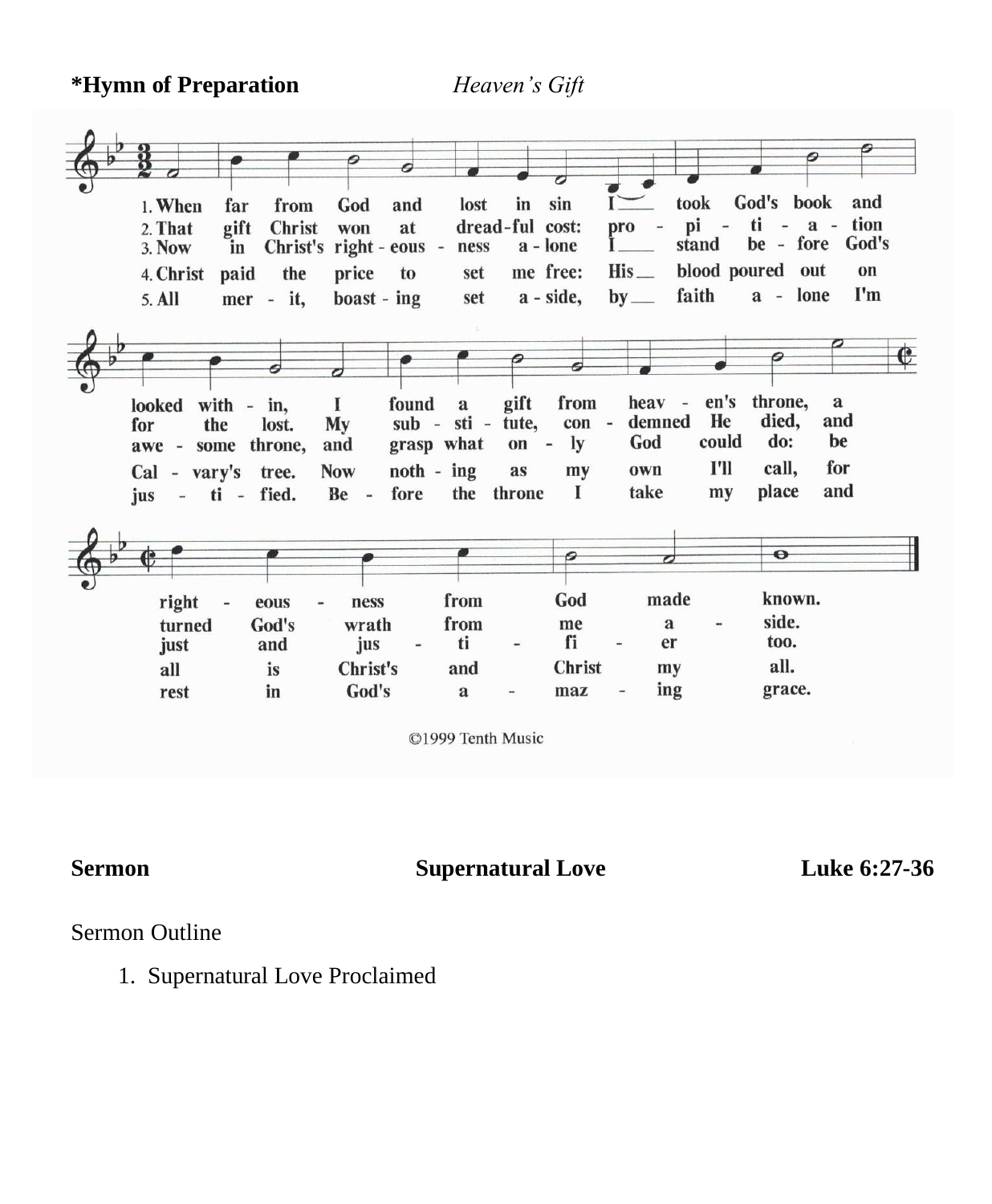2. Supernatural Love Explained

3. Supernatural Love Retained

Questions for Further Consideration…

- 1. If someone were to say, 'Luke 6:27-36 teaches us to be doormats,' how should we answer?
- 2. Consider the reasons our Savior gives for showing kindness to enemies. In what ways did Jesus himself live this way? See Luke 22:49-51, 63-65; 23:9-11, 34.
- 3. What role does forgiveness play in our ability and willingness to love?
- 4. David seemed to forgive Shimei who cursed and threw stones at him (2 Sam. 16:5- 12) yet later he called for his death (1 Kings 2:8,9). What does this teach us about forgiveness?
- 5. Are you more like the "sinners" described in Luke 6:32-34 or like God in Luke 6:35-36?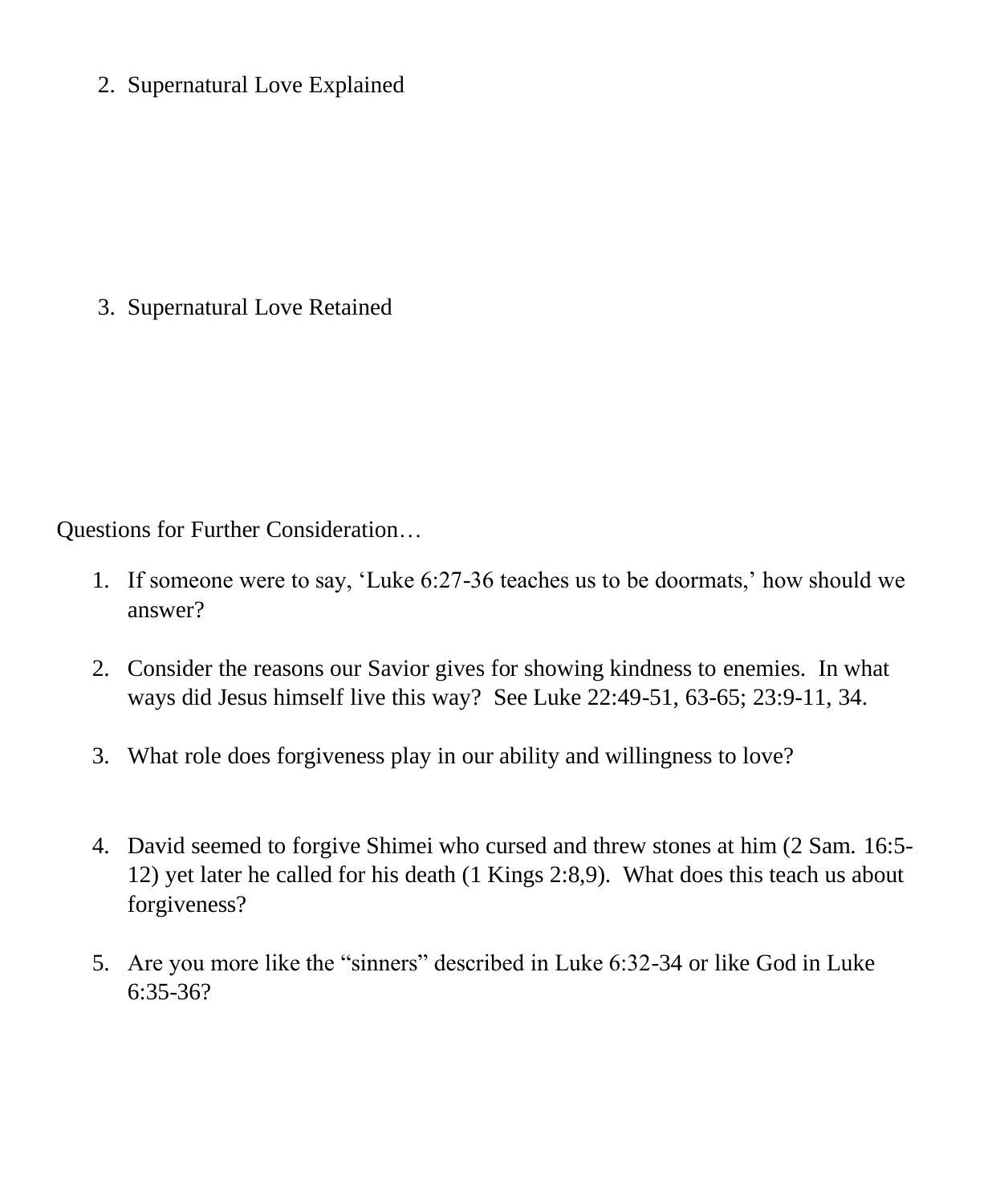And can it be that I should gain an int'rest in the Savior's blood? Died he for me, who caused his pain? For me, who him to death pursued? Amazing love! How can it be that thou, my God, shouldst die for me? Amazing love! How can it be that thou, my God, shouldst die for me?

'Tis myst'ry all! Th'Immortal dies: who can explore his strange design? In vain the firstborn seraph tries to sound the depths of love divine. 'Tis mercy all! Let earth adore, let angel minds inquire no more. Amazing love! How can it be that thou, my God, shouldst die for me?

He left his Father's throne above (so free, so infinite his grace!) Humbled himself (so great his love!), and bled for all his chosen race. 'Tis mercy all, immense and free, for O my God, it found out me! Amazing love! How can it be that thou, my God, shouldst die for me?

Long my imprisoned spirit lay, fast bound in sin and nature's night; Thine eye diffused a quick'ning ray; I woke, the dungeon flamed with light; My chains fell off, my heart was free; I rose, went forth, and followed thee. Amazing love! How can it be that thou, my God, shouldst die for me?

No condemnation now I dread; Jesus, and all in him, is mine! Alive in him, my living Head, and clothed in righteousness divine. Bold I approach th'eternal throne, and claim the crown, through Christ my own. Amazing love! How can it be that thou, my God, shouldst die for me?

## **\*Benediction**

## **\*Gloria Patri** No. 735

Glory be to the Father, and to the Son, and to the Holy Ghost; as it was in the beginning, is now, and ever shall be, world without end. Amen, amen.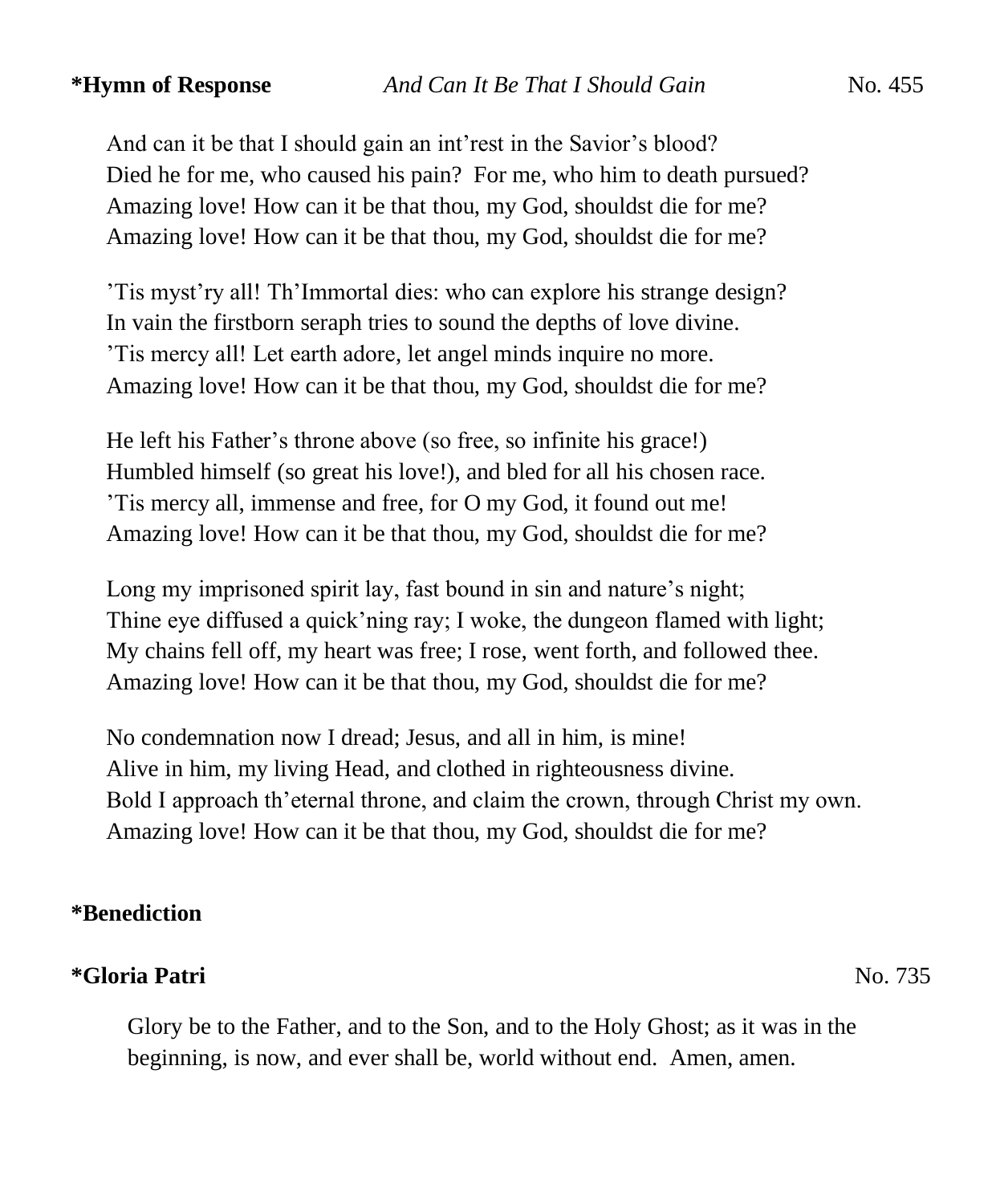| *Postlude                             | Rejoice, Ye Pure in Heart | arr. Wagner               |  |  |  |  |  |
|---------------------------------------|---------------------------|---------------------------|--|--|--|--|--|
| * Congregation: Please stand as able. |                           |                           |  |  |  |  |  |
|                                       | * * * * * * * *           |                           |  |  |  |  |  |
| Organ & Piano                         |                           | Sandy Schoon              |  |  |  |  |  |
| <b>Intercessory Prayer</b>            |                           | Andrew Gretzinger, Pastor |  |  |  |  |  |
|                                       |                           |                           |  |  |  |  |  |
| <b>Weekly Calendar</b>                |                           |                           |  |  |  |  |  |

| TME      |                                                |  |
|----------|------------------------------------------------|--|
| 10:00 AM | Worship Service (also available on YouTube and |  |
|          | Facebook)                                      |  |
| 9:30 AM  | Ladies' Prayer & Fellowship (via Zoom)         |  |
| 9:00 AM  | Men's Bible Study                              |  |
|          |                                                |  |
| 10:00 AM | Worship Service (also available on YouTube and |  |
|          | Facebook                                       |  |
|          |                                                |  |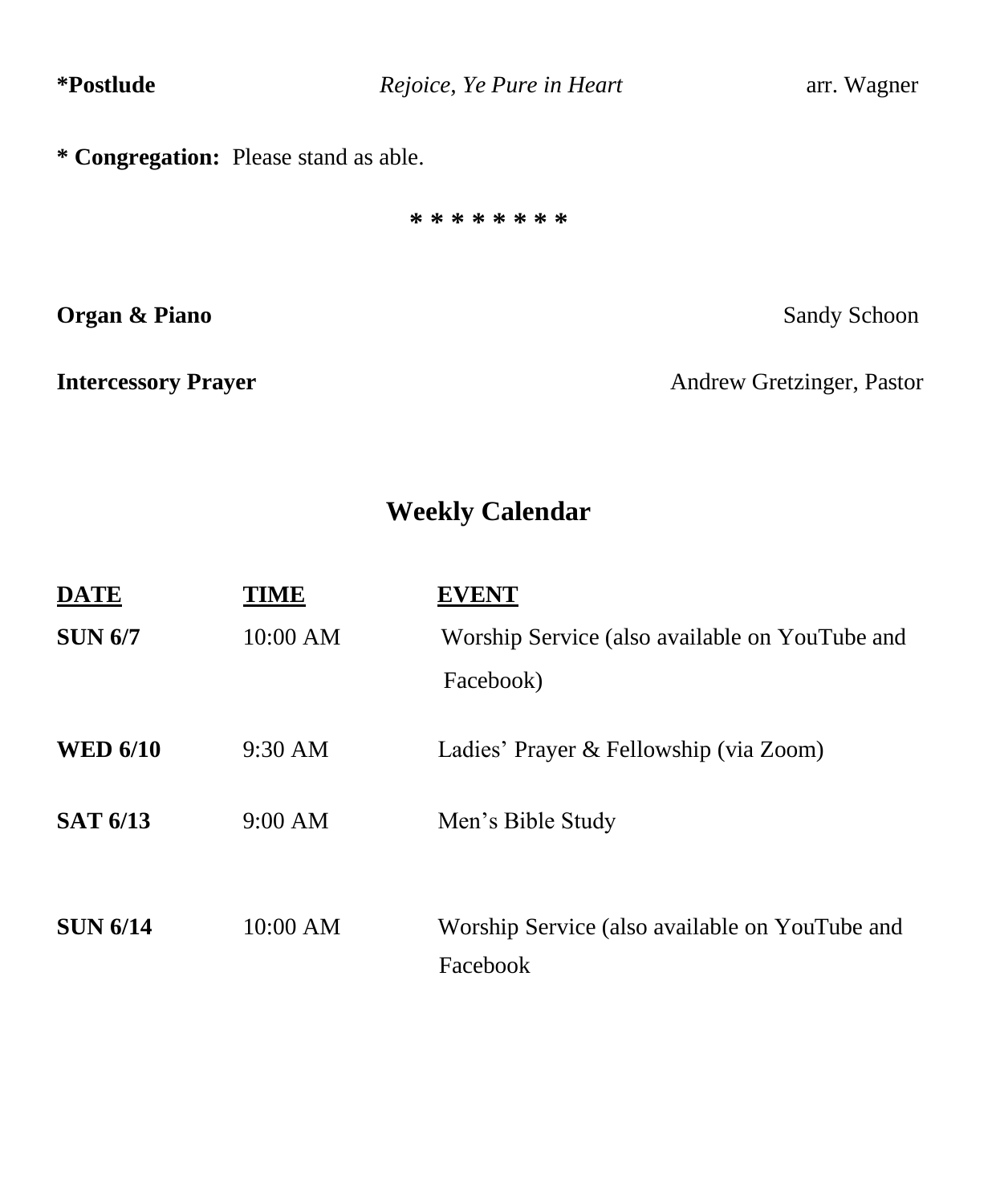## **Serving the Lord**

|                   | 6/7        | 6/14      | 6/21                |
|-------------------|------------|-----------|---------------------|
|                   |            |           |                     |
| <b>AM Nursery</b> | N/A        | N/A       | N/A                 |
| Greeters          | N/A        | N/A       | N/A                 |
| <b>Treats</b>     | N/A        | N/A       | N/A                 |
| Serve/Cleanup     | N/A        | N/A       | N/A                 |
| Audio             | J. Martin  | B. Schoon | <b>B.</b> Armstrong |
| Elder of the Week | Gretzinger | Lindborg  | Schoon              |



# **June Birthdays & Anniversaries**

| $7th$ Denise O'Neal             | 9 <sup>th</sup> Mike Kern                     | $23rd$ Maureen Birkett |
|---------------------------------|-----------------------------------------------|------------------------|
| $26th$ Lorrie Martin            | $27th$ Andrew Gretzinger $28th$ Isaiah Martin |                        |
| 29 <sup>th</sup> Robert Birkett | $29th$ Lydia Trujillo                         |                        |

- 30<sup>th</sup> Bill Ketner & Ethan Lash
- $2<sup>nd</sup>$ Jerry & Sandy DeGroot's Anniversary
- $16<sup>th</sup>$  Bruce & Lucy Hrivnak's Anniversary
- 16<sup>th</sup> Jim & Lorrie Martin's Anniversary
- 25<sup>th</sup> Bryan & Denise O'Neal's Anniversary